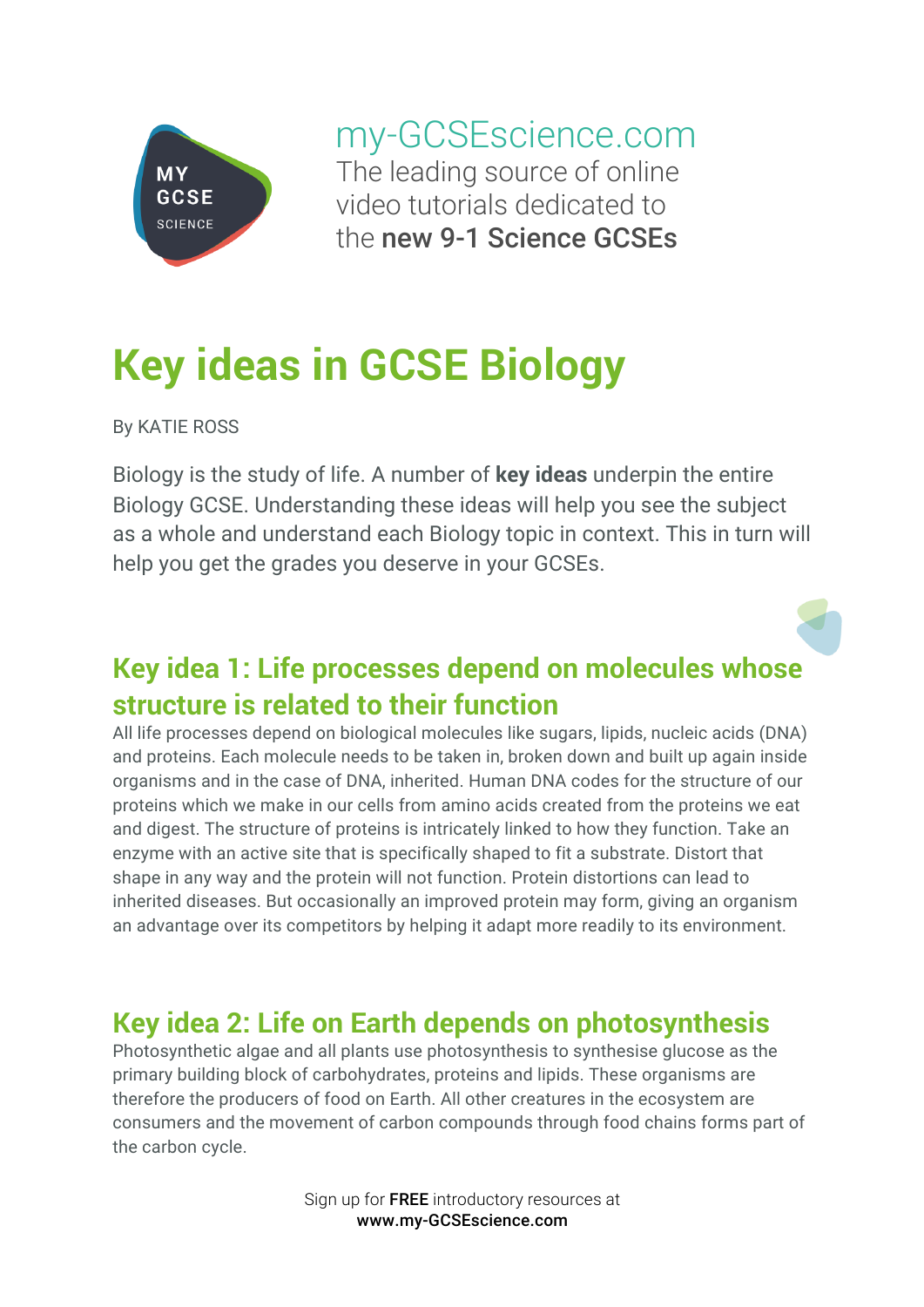# **Key idea 3: Organic compounds are used as fuels**

Sugars and more complex carbohydrates like starch are used as fuel in respiration, a reaction that releases energy that can then drive the other chemical reactions necessary in all life forms. These chemical reactions occur inside cells – the fundamental building blocks of all life.

### **Key idea 4: The fundamental units of living organisms are cells**

Some organisms are single cells. Their large surface area to volume ratio helps them ingest from their environment and excrete waste. In contrast, multicellular organisms have a low surface area to volume ratio. Their multitudes of cells need to specialise for a particular job and work as a 'team' with other specialised cells of their type to form tissues. Several tissues can form organs that work with other organs in a system. Several organ systems can create an entire organism.

### **Key idea 5: Living organisms are grouped as species; each species adapts to their environment and is interdependent on other species in their ecosystem**

Organisms with similar characteristics that can reproduce successfully are referred to as a species. The total number of a single species in a habitat is a population. All the populations in a habitat form a community. These communities, alongside the abiotic factors in their habitat, form an ecosystem. Every individual in the ecosystem depends on other individuals for food, shelter, nutrient cycling and so on. This interdependence is so intricate that the loss of a single species in the ecosystem can have a dramatic effect on all the other species.





Sign up for FREE introductory resources at www.my-GCSEscience.com